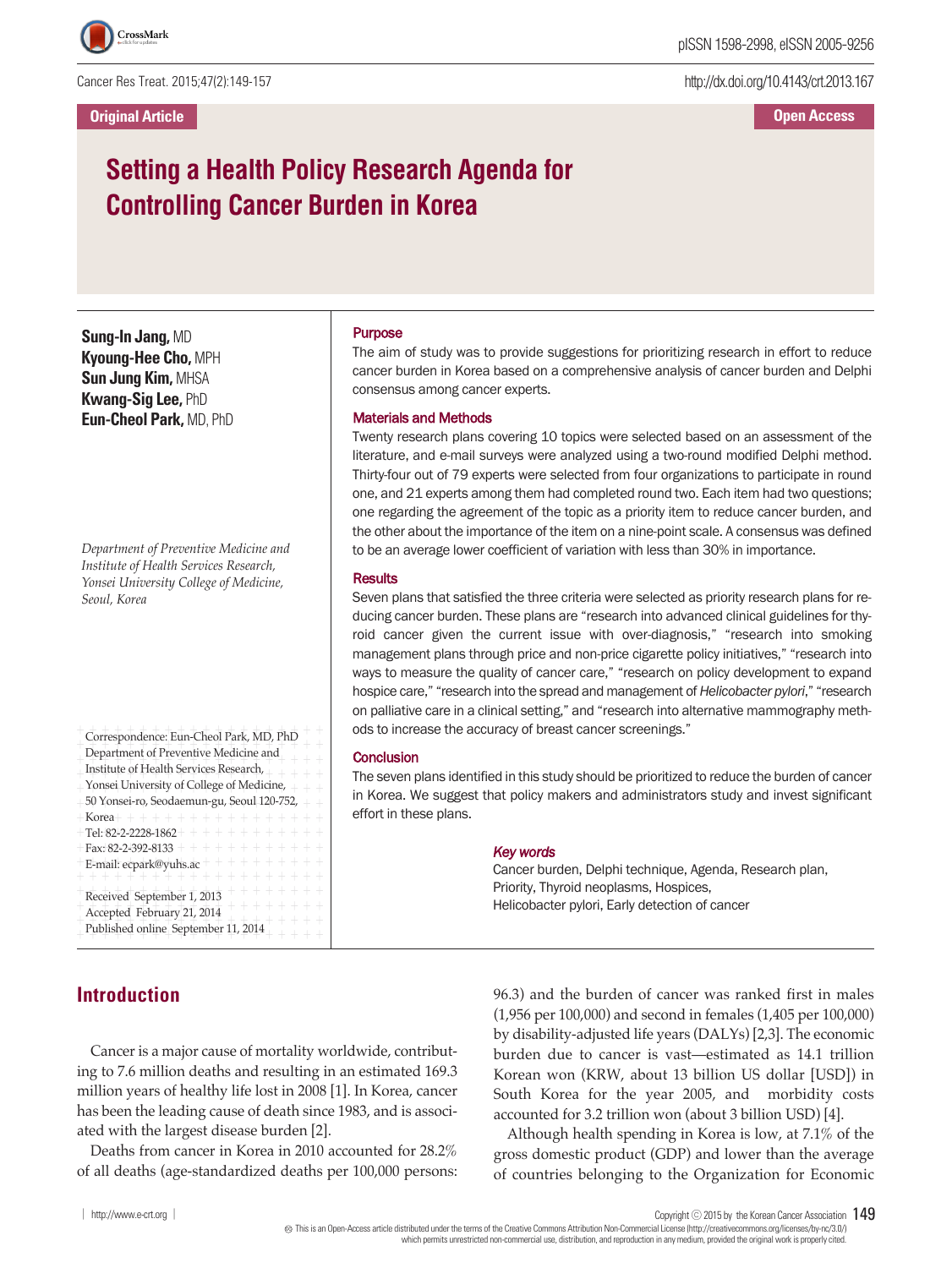Cooperation and Development (OECD, 9.7% in 2010; OECD health data 2013), health care expenditure is expected to rise sharply due to the retirement of baby-boomers, and cancer burden is also expected to increase (247,732 new cancer cases and 74,179 cancer deaths are expected for 2013) [5].

To maximize efficient disease management, research priorities should be determined in accordance to the disease burden [6]. Efficient resource allocation and planning of the use of limited human and financial resources require prioritization of research by the government [6].

In Korea, the government has implemented several cancer control projects, including the 'Action Plan for the 10-Year Cancer Plan' from 1996 to 2005, 'Action Plan for the 2nd Phase of the 10-Year Cancer Plan' from 2006, and 'Cancer Control 2015: Second Term Comprehensive 10-Year Plan' in 2011. 'Action Plan for the 10-Year Cancer Plan' was successful at building organizations and systems for cancer control, at providing statistics of national cancer cases, and building a cancer screening system. In the 2nd phase action plan that began in 2006, the government invested in the management of cancer attribute risk factors, early cancer screening for the whole nation, and expansion of cancer care coverage. In 2009, based on the interim evaluation report of the 'Action Plan for the 2nd Phase of 10-Year Cancer Plan,' a modified plan was developed—the 'Cancer Control 2015: Second Term Comprehensive 10-Year Plan'—because the cancer burden and national cancer control situation had changed so rapidly.

Investment and studies based on evidence are needed in order to reduce cancer burden efficiently. For this, object selection and priority setting based on objective data and a comprehensive understanding of the current cancer burden are required.

In this study, we selected research plans to reduce cancer burden and conducted a Delphi survey to prioritize cancer burden-reducing research plans. We suggest research priorities for reducing cancer burden in Korea based on a comprehensive analysis of the current cancer burden grounded on a consensus among cancer experts using the Delphi method.

## **Materials and Methods**

The Delphi approach refers to the structured, iterative process of collecting and summarizing opinions from experts with the goal of forecasting the future events and group consensus building on a specific issue based on expert opinion [7]. We used a two-round modified Delphi method. We surveyed a panel of experts, who provided both qualitative and quantitative feedback for the two rounds [7]. Delphi

At first, 10 topics represented by 20 plans were selected. Topic selection was performed using a two-dimensional approach: cancer type and attribution factor of burden. An expert survey was conducted. A consensus was defined as an average lower coefficient of variation (CV) with less than 30% in importance. Less than the range of CV 0.5 is generally accepted as stable and was applied conservatively.

Topic subjects were selected by ranking DALYs. According to the study of Park et al. [8], the five cancer types that are associated with the greatest cancer burden in Korea are stomach cancer, liver cancer, lung cancer, colon cancer, and breast cancer (DALYs, 292, 254, 239, 214 and 111 per 100,000, respectively). These five types, along with other cancer types were predicted to have a burden of over 100 DALYs by 2020, namely thyroid cancer, prostate cancer, and pancreatic cancer (165, 185, 112 per 100,000 in 2020, respectively), were selected as topic subjects (DALYs of prostate cancer in 2020 can be confirmed to the author) [8].

Smoking and infection, which have the highest population attributable fractions (PAFs) to cancer death, were also included as topic subjects. The PAF of infection is 23.6% and the PAF of smoking is 22.8% for cancer mortality. Another risk factor is occupation, but its PAF is relatively low in comparison (PAF is 8.5) [9]. The PAF of smoking is 73% of lung cancer deaths, 32% of stomach cancer deaths, and 15% of liver cancer deaths in Korean males [10]. Furthermore, approximately 21.2% of all cancers and 24.7% of all cancer deaths are attributed to infection [11].

A low screening rate is a concern in colon cancer (44.7%), while the low accuracy of breast cancer screening tests is of concern [12]. Relevance is well known between the increased risk of gastric cancer and *Helicobacter pylori* infection [13]. So, *H. pylori* infection control is necessary. Hepatitis B and hepatitis C are commonly accepted as predisposing factors that lead to liver cancer. Hepatitis B and hepatitis C infection studies are needed to reduce the burden of liver cancer. Thyroid cancer was selected because of its high incidence, which may reflect over-diagnosis, and cancer types that are expected to increase in incidence in the future, namely prostate cancer and pancreatic cancer, were selected to gain an understanding of current conditions [8]. We also included topics considered to be important for cancer burden management, namely monitoring of the quality of cancer care and development of hospice-palliative care.

All 20 plans were selected for consideration of reducing the burden of cancer by the expert advisory meeting.

Items included in the 10 topics are listed in Table 1, and we requested "other suggestions" to obtain the opinions of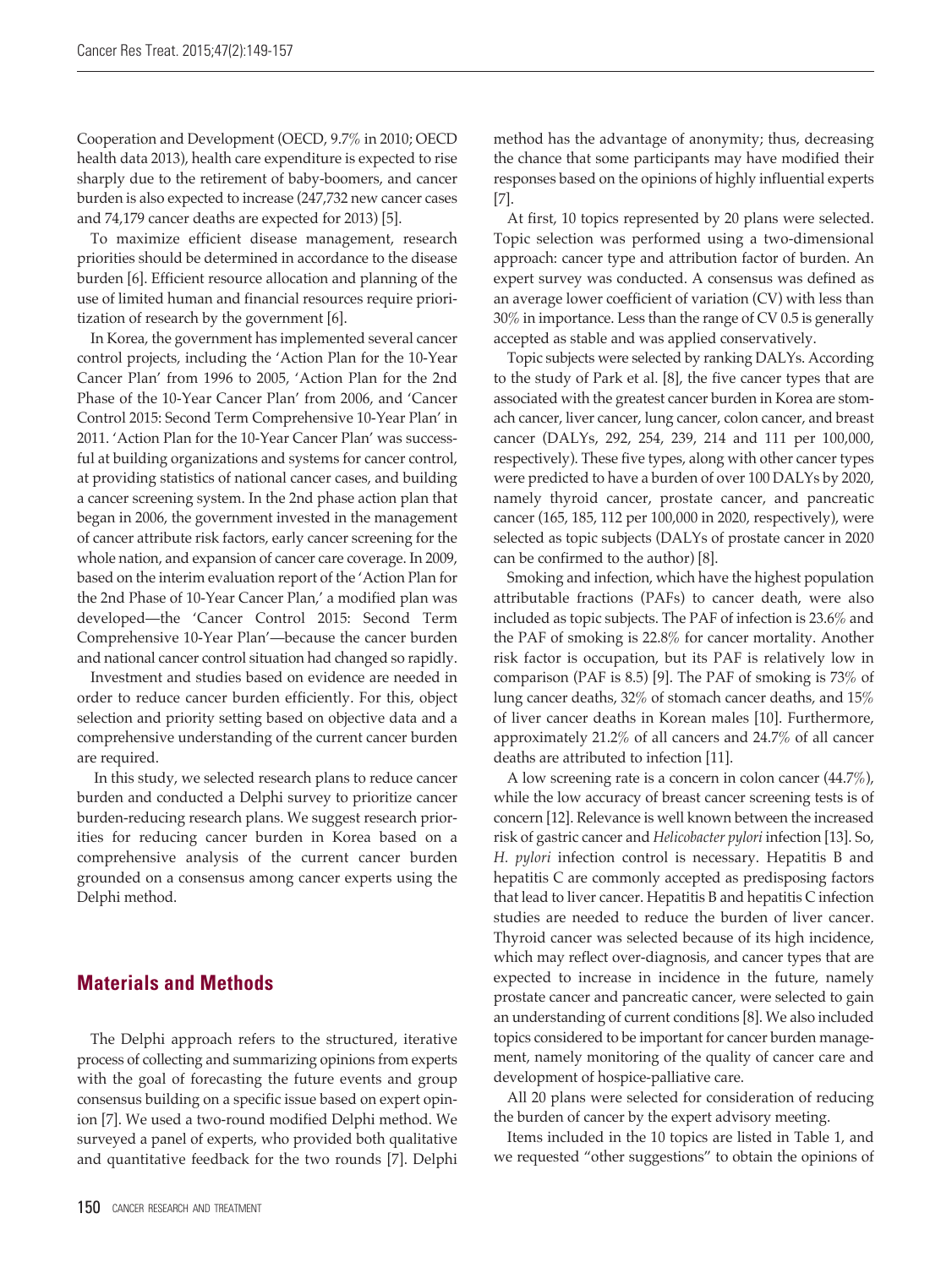| Section         | Topic                                        | Sub-section | Cancer burden-reducing management plan                                                          |
|-----------------|----------------------------------------------|-------------|-------------------------------------------------------------------------------------------------|
|                 | Colorectal cancer screening rate             | $-1$        | Substitution of fecal occult blood test (FOBT) for colonoscopy should be investigated to        |
|                 |                                              |             | increase the low colorectal cancer screening rate.                                              |
|                 |                                              | $1-2$       | Current FOBT methods should be improved to increase the low colorectal cancer screening rate.   |
| 2               | Causal relationship between                  | $2-1$       | Epidemiological studies should be conducted to determine if                                     |
|                 | gastric cancer and Helicobacter pylori       |             | there is a causal relationship between gastric cancer and Helicobacter pylori.                  |
|                 | and ways to decrease infection rate          | $2 - 2$     | Studies on the association between occurrence of gastric cancer and H. pylori antibiotic        |
|                 |                                              |             | use should be conducted to verify a causal relationship.                                        |
|                 |                                              | $2 - 3$     | Studies on the spread and management of H. pylori should be conducted.                          |
| S               | Hepatitis management to prevent liver cancer | $3-1$       | Research into the association between hepatitis B and liver cancer should be performed.         |
|                 |                                              | $3-2$       | Research into the association between hepatitis C and liver cancer should be performed.         |
| 4               | Improvement of the accuracy of               | $4-1$       | Mammography management plans that increase the accuracy of                                      |
|                 | breast cancer screenings                     |             | breast cancer screening should be investigated.                                                 |
|                 |                                              | $4-2$       | Alternative mammography methods to increase the accuracy of                                     |
|                 |                                              |             | breast cancer screenings should be researched.                                                  |
| LO <sub>1</sub> | Development of clinical guidelines for       | $5-1$       | Advanced clinical guidelines for thyroid cancer given the current issue of                      |
|                 | thyroid cancer and their application         |             | over-diagnosis need to be developed.                                                            |
| $\circ$         | Selection and management plan for            | $6-1$       | Selection methods to identify individuals at high-risk of prostate cancer need to be developed. |
|                 | men at high-risk for prostate cancer         | $6-2$       | Plans to manage individuals at high-risk for prostate cancer need to be determined.             |
| $\sim$          | Registration and management plan for         | $7-1$       | National status of pancreatic cancer in Korea should be determined through analysis of          |
|                 | pancreatic cancer                            |             | medical records, including disease state.                                                       |
| $^{\circ}$      | Population smoking management plan           | $8-1$       | Research into smoking management plans, particularly price and                                  |
|                 |                                              |             | non-price cigarette policy initiatives, should be conducted.                                    |
| Q               | Monitoring of the quality of cancer care     | $9-1$       | Research into ways to measure the quality of cancer care should be conducted.                   |
|                 |                                              | $9 - 2$     | The 5-year survival rate of pediatric cancer should be determined.                              |
| $\overline{10}$ | Development of a hospice-palliative          | $10-1$      | Research on application of palliative care in a clinical cancer setting should be conducted.    |
|                 | care model and its application               | $10 - 2$    | Policies to expand hospice care should be developed.                                            |
|                 |                                              | $10 - 3$    | Clinical guidelines for former cancer patients should be drawn up.                              |
| $\Box$          | Other suggestions                            | $1-1$       | Please describe any other research that you feel should be conducted to reduce cancer burden.   |
|                 |                                              |             |                                                                                                 |

**Table 1.** Topics evaluated in the cancer b urden-red ucin g management plans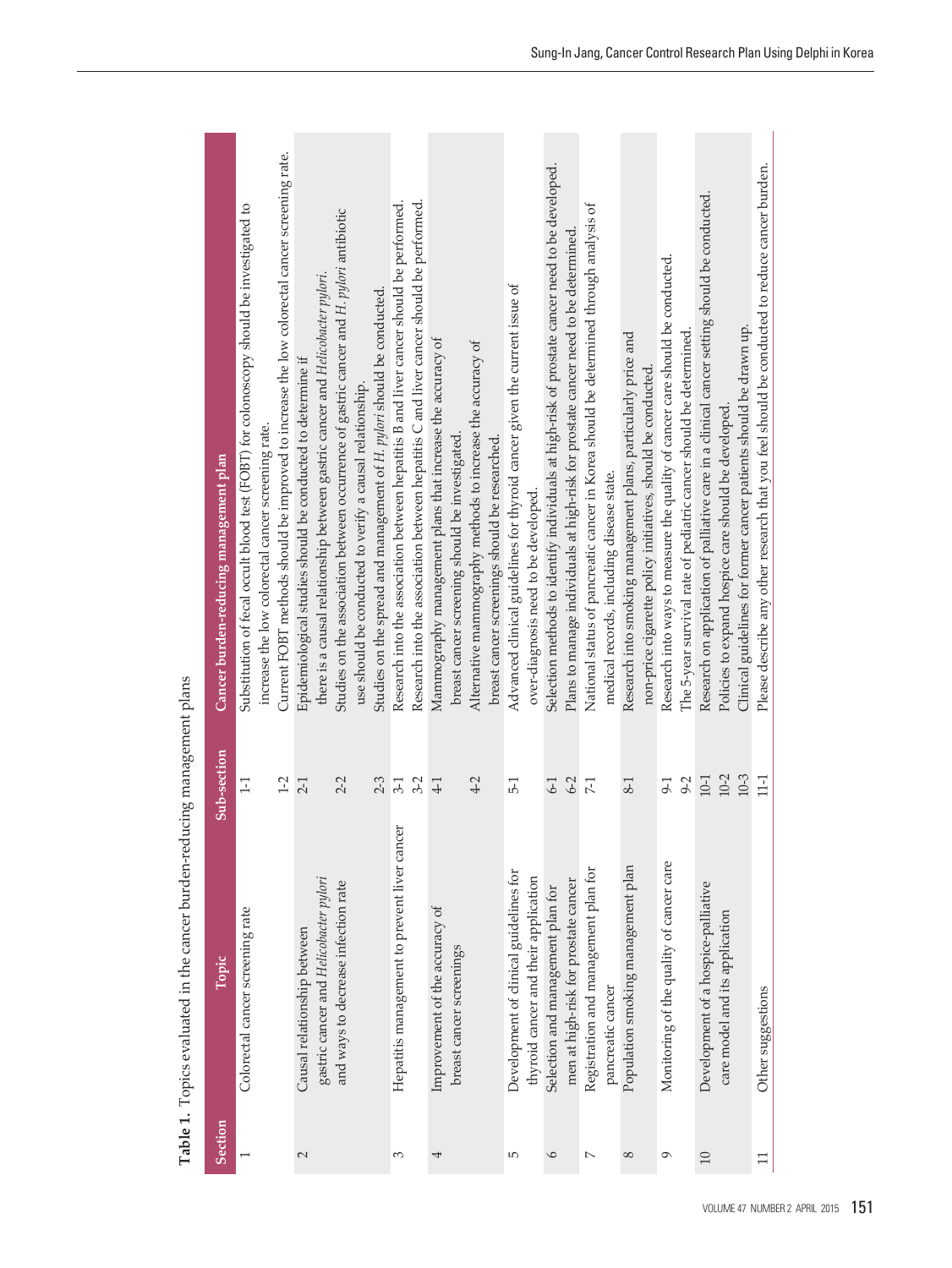#### **Table 2.** Affiliations of Delphi surveyees

| <b>Classification</b> | Organization                               | No. of subjects |                     | Respondent    |  |
|-----------------------|--------------------------------------------|-----------------|---------------------|---------------|--|
|                       |                                            |                 | <b>First survey</b> | Second survey |  |
| Cancer center         | National Cancer Center                     | 20              | 13                  |               |  |
|                       | Regional Cancer Center                     | 23              |                     |               |  |
| Researcher            | Korean Foundation for Cancer Research      | ∍               |                     |               |  |
|                       | The Korean Society for Preventive Medicine | 29              | 13                  | 8             |  |
| Total                 |                                            | 79              | 34                  |               |  |

#### **Table 3.** Criteria for selecting priority plans

| <b>Criterion</b> | <b>Substance</b>                                                                       |
|------------------|----------------------------------------------------------------------------------------|
| Agreement        | Agreement percent $\geq 90\%$                                                          |
| Importance       | Average importance scale $\geq 6.5$                                                    |
| Conformity       | Agreement percent difference between cancer center group and researcher group $< 10\%$ |

individual experts. Each item was associated with two questions; one regarding the agreement on the selection of the item as a priority item for reducing cancer burden, and another about its importance on a 9-point scale. The first question was "Do you agree with the selection of this research plan as a priority for reducing cancer burden?," while the second question was "How important do you think this research plan is for reducing cancer burden? Please rank on a scale from nine (most important) to one (least important)." The survey was conducted via e-mail.

All contact between the researchers and participants was done by e-mail; we did not organize face-to-face or telephone meetings with experts, either before or after the study. All correspondence was sent individually to maintain privacy. Potential participants received an email introducing the purpose of the study and the nature of their participation, including the goal of building consensus and explanation of how topics were selected. Each potential participant received an online link to the first round survey, and one additional email was sent to encourage participation. Information about the results of the prior round was provided to participants in the second round.

Emails were sent to 79 experts, of which 34 (43%) completed the first survey. Experts were selected from four different organizations: National Cancer Center (n=20), Regional Cancer Center (n=23), Korean Foundation for Cancer Research (n=7), and Korean Society for Preventive Medicine (n=29).

A second survey was sent to 34 experts with their answer and answer-statistics of the first survey (percentage of agreement answers, mean and quartiles of importance answers). Twenty-one experts responded to the second survey (21/34, 62%) and the affiliated organization of participants are shown in Table 2. The average CV of the importance criterion of the second survey was 29.4%; therefore, no more survey cycles were conducted.

The priority items were decided based on predetermined thresholds for the three criteria of agreement, importance, and conformity (Table 3). Items satisfying the thresholds for these criteria were selected as priority research plans for reducing cancer burden. Ranking was determined in accordance to importance. The items that satisfied two criteria were selected as secondary priority research plans.

## **Results**

Results from the second Delphi survey are shown in Table 4, and priority research plans and other suggestions for reducing cancer burden in Korea are shown in Table 5. Other suggestions were classified into four categories.

Seven plans were selected as priority plans for reducing cancer burden—"Advanced clinical guidelines for thyroid cancer given the current issue of over-diagnosis need to be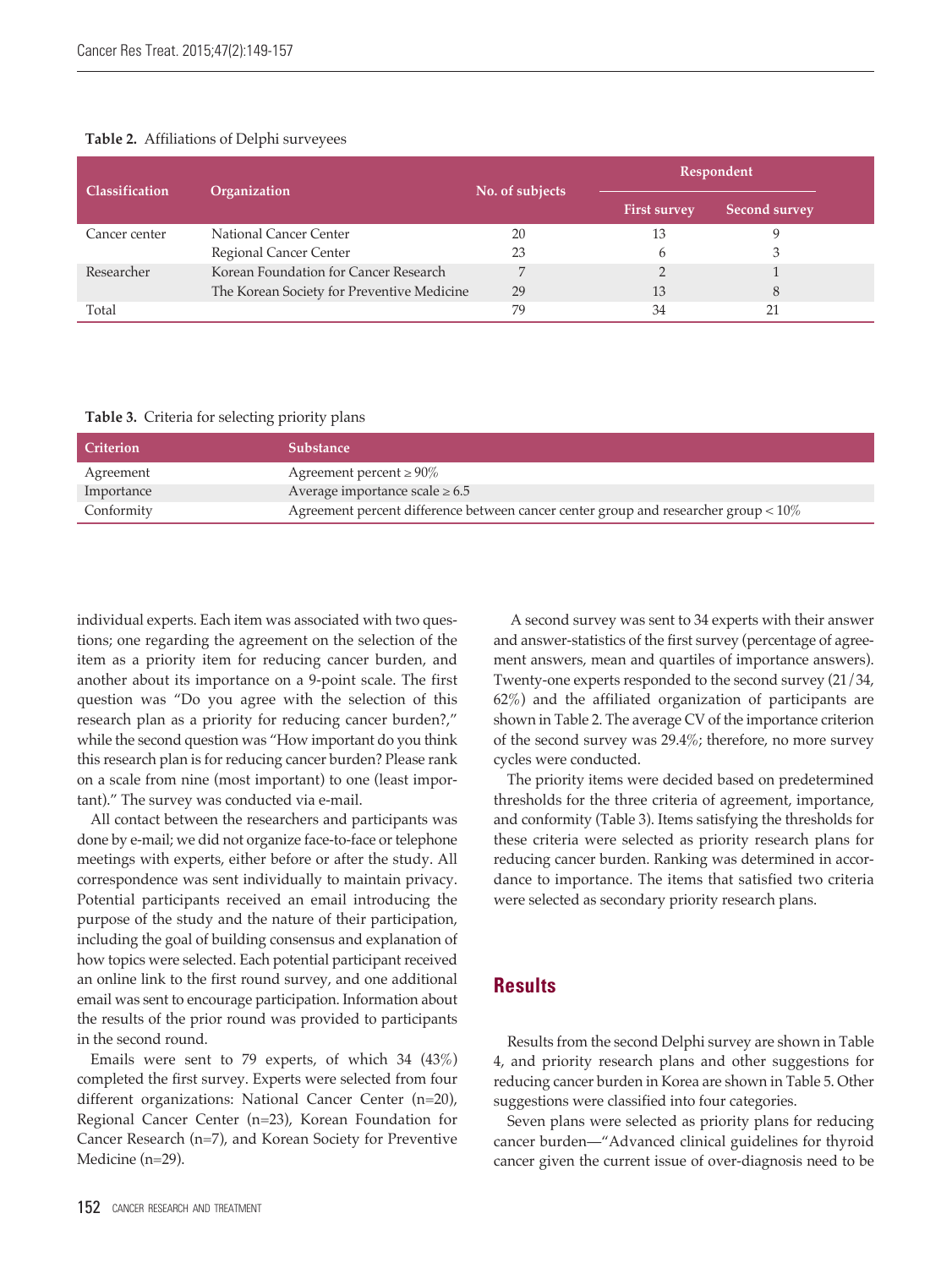| Sub-section | Cancer burden reducing management plans                                                                                                              | Importance scale | Agreement $(\% )^{\dagger}$ | Agreement difference $(\%)$ |
|-------------|------------------------------------------------------------------------------------------------------------------------------------------------------|------------------|-----------------------------|-----------------------------|
| $\Xi$       | Substitution of FOBT for colonoscopy should be investigated to increase<br>the low colorectal cancer screening rate.                                 | $6.6^{a)}$       | $90.5^{a}$                  | 22.2                        |
| $1-2$       | Current FOBT methods should be improved to increase<br>the low colorectal cancer screening rate.                                                     | 6.3              | 95.2 <sup>a)</sup>          | 111                         |
| $2-1$       | Epidemiological studies should be conducted to determine if there is<br>a causal relationship between gastric cancer and Helicobacter pylori.        | 5.2              | 61.9                        | 40.0                        |
| $2-2$       | H. pylori antibiotic use should be conducted to verify a causal relationship.<br>Studies on the association between occurrence of gastric cancer and | 6.1              | 85.7                        | 33.3                        |
| $2-3$       | Studies on the spread and management of H. pylori should be conducted.                                                                               | $6.8^{a)}$       | 100 <sup>a</sup>            | $\mathbb{G}^{\mathbb{d}}$   |
| $3-1$       | Research into the association between hepatitis B and liver cancer should be performed.                                                              | 4.4              | 61.9                        | $50.0$                      |
| $3-2$       | Research into the association between hepatitis C and liver cancer should be performed.                                                              | $4.7$            | 66.7                        | 58.3                        |
| $4-1$       | Mammography management plans that increase the accuracy of<br>breast cancer screening should be investigated.                                        | 6.7a)            | $95.2^{a}$                  | 11.1                        |
| $4-2$       | Alternative mammography methods to increase the accuracy of<br>breast cancer screenings should be researched.                                        | $6.6^{a)}$       | $95.2^{a)}$                 | $-8.3^{a}$                  |
| $5-1$       | the current issue of over-diagnosis need to be developed<br>Advanced clinical guidelines for thyroid cancer given                                    | 7.4 <sup>a</sup> | 100 <sup>a</sup>            | $\mathbb{R}^2$              |
| $6-1$       | Selection methods to identify individuals at high-risk of<br>prostate cancer need to be developed.                                                   | 5.8              | 85.7                        | 33.4                        |
| $6-2$       | Plans to manage individuals at high-risk for prostate cancer need to be determined.                                                                  | 5.9              | $90.5^{a}$                  | $-16.7$                     |
| $7-1$       | in Korea should be determined through analysis of<br>state.<br>National status of pancreatic cancer<br>medical records, including disease            | 5.7              | $90.5^{a}$                  | 22.2                        |
| $8-1$       | Research into smoking management plans, particularly price and<br>non-price cigarette policy initiatives, should be conducted.                       | 7.1 <sup>a</sup> | $100a$                      | $\mathbb{D}^{(n)}$          |
| $9-1$       | Research into ways to measure the quality of cancer care should be conducted.                                                                        | $7.0a$           | 100 <sup>a</sup>            | $\mathbb{B}$                |
| $9 - 2$     | The 5-year survival rate of pediatric cancer should be determined.                                                                                   | 6.3              | 95.2 <sup>a)</sup>          | 111                         |
| $10-1$      | Research on application of palliative care in a clinical cancer setting should be conducted.                                                         | $6.8^{\rm a)}$   | $100a$                      | $\mathbb{B}^{\mathbb{D}}$   |
| $10 - 2$    | Policies to expand hospice care should be developed.                                                                                                 | 7.0 <sup>a</sup> | $100^{\rm a)}$              | $\widehat{\mathbb{C}}$      |
| $10 - 3$    | Clinical guidelines for former cancer patients should be drawn up.                                                                                   | 6.4              | 100 <sup>a</sup>            | $\widehat{C}$               |
|             | FOBT, fecal occult blood test. <sup>a)</sup> Satisfy the criterion                                                                                   |                  |                             |                             |

**Table 4.** Secon d rou n d results of the Delp hi survey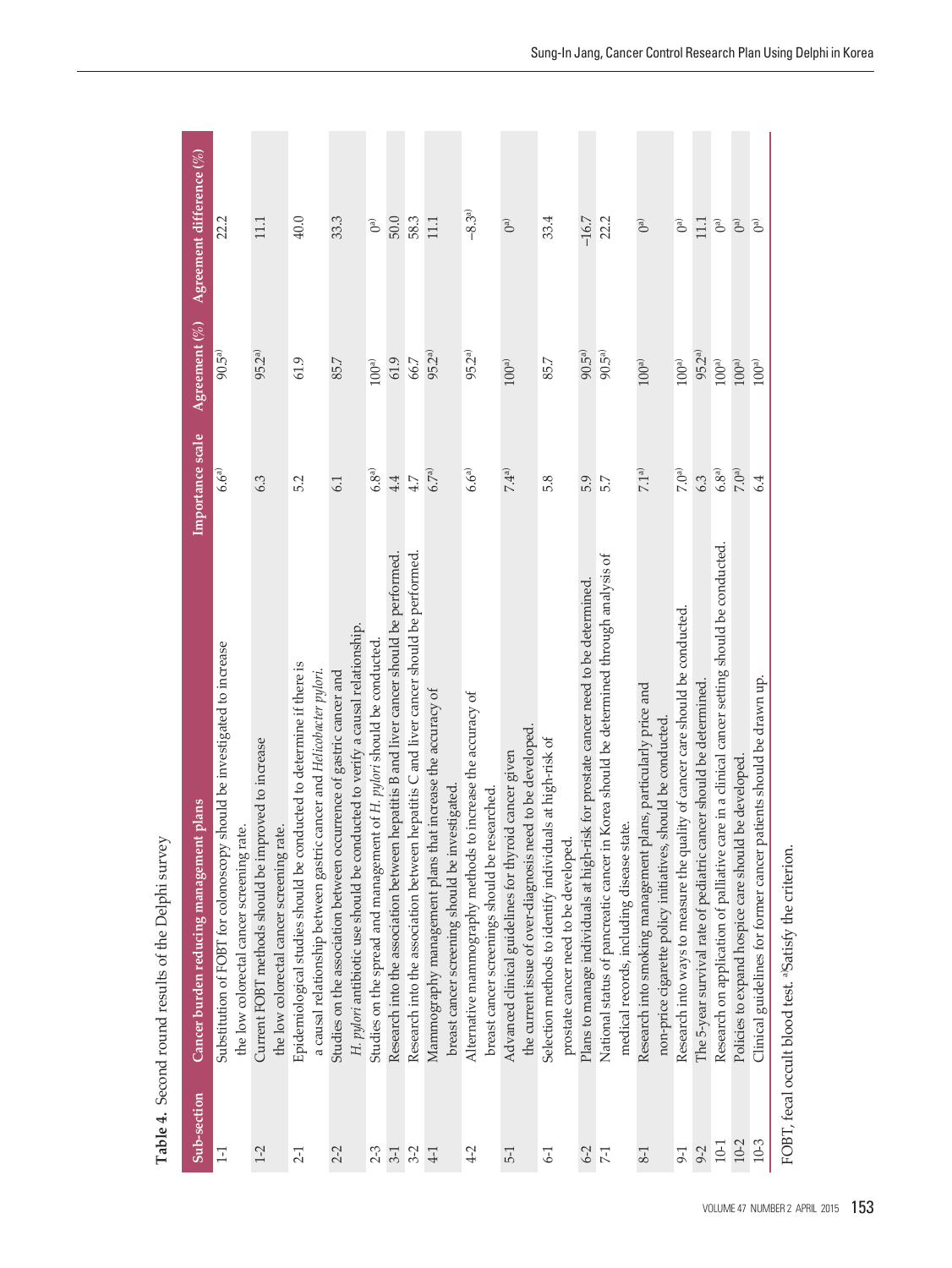Table 5. Priority research plans and other suggestions for reducing cancer burden in Korea **Table 5.** Priority research plans and other suggestions for reducing cancer burden in Korea

| Ranking <sup>a)</sup> | Cancer burden reducing management plans                                     |                                          | Other suggestions                                                          |
|-----------------------|-----------------------------------------------------------------------------|------------------------------------------|----------------------------------------------------------------------------|
|                       |                                                                             | Category                                 | Other suggestions for reducing cancer burden                               |
| Priority plans        | Advanced clinical guidelines for thyroid cancer                             |                                          | Management plans for unnecessary cancer                                    |
|                       | given the current issue of over-diagnosis<br>need to be developed.          | Cancer care assessment<br>and management | care treatments should be developed.                                       |
| $\sim$                | Research into smoking management plans,                                     |                                          | Assessment and management plans to determine                               |
|                       | particularly price and non-price cigarette                                  |                                          | the effectiveness of cancer screening,                                     |
|                       | policy initiatives, should be conducted.                                    |                                          | its economic efficiency, and accuracy<br>should be developed.              |
| S                     | Research into ways to measure the quality of                                | Cancer prevention                        | Research should be conducted into methods to prevent                       |
|                       | cancer care should be conducted.                                            |                                          | stomach cancer and liver cancer.                                           |
| ↤                     | care should be developed.<br>Policies to expand hospice                     |                                          | The effectiveness of lung cancer screening<br>programs should be examined. |
| Б                     | Studies on the spread and management of                                     | Cost of cancer care                      | Studies on standards for national insurance coverage,                      |
|                       | Helicobacter pylori should be conducted.                                    |                                          | cancer care and costs, and the economic burden                             |
|                       |                                                                             |                                          | of introducing a new anti-cancer drug                                      |
|                       |                                                                             |                                          | should be performed.                                                       |
| $\circ$               | Research on application of palliative care in                               |                                          | Studies on economic burdens experienced by families,                       |
|                       | a clinical cancer setting should be conducted.                              |                                          | out-of-pocket money treatments,                                            |
|                       |                                                                             |                                          | and alternative medicines for cancer patients                              |
|                       |                                                                             |                                          | should be conducted.                                                       |
| $\sim$                | Alternative mammography methods to                                          | Cancer care                              | Research into ways to reduce disparities in cancer care                    |
|                       | increase the accuracy of breast cancer                                      |                                          | according to socio-economic and                                            |
|                       | screenings should be researched.                                            |                                          | regional strata should be performed.                                       |
| Secondary             | Mammography management plans that                                           |                                          | Cancer screening and care management plans for                             |
| priority plans        | increase the accuracy of breast cancer screening<br>should be investigated. |                                          | elderly individuals should be developed                                    |
|                       | Substitution of FOBT for colonoscopy should be                              |                                          | Cancer management plans for patients with                                  |
|                       | investigated to increase                                                    |                                          | chronic diseases should be developed                                       |
|                       | the low colorectal cancer screening rate.                                   |                                          |                                                                            |
|                       | Clinical guidelines for former cancer                                       |                                          |                                                                            |
|                       | patients should be drawn up.                                                |                                          |                                                                            |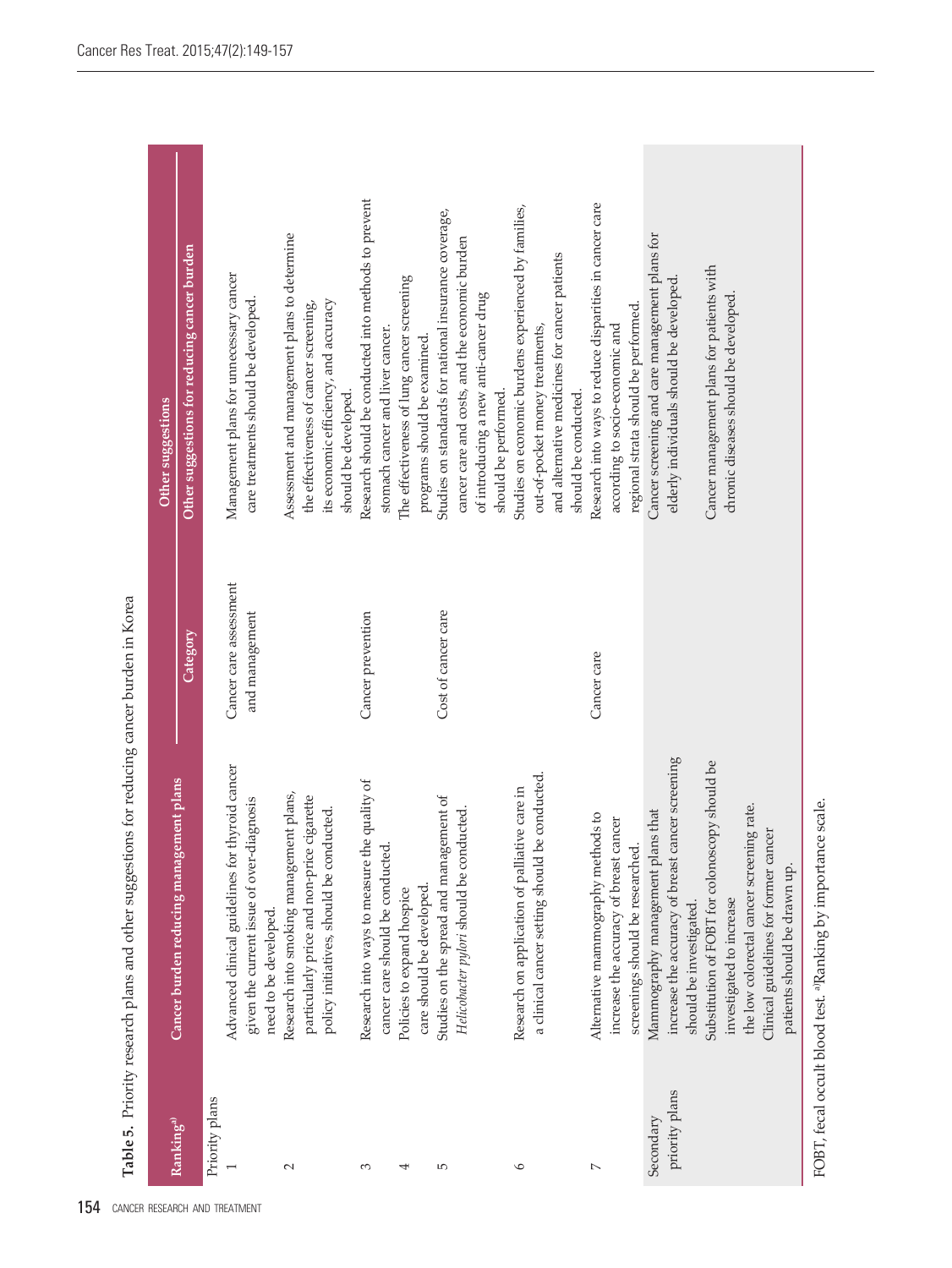developed," "Research into smoking management plans, particularly price and non-price cigarette policy initiatives, should be conducted," "Research into ways to measure the quality of cancer care should be conducted," "Policies to expand hospice care should be developed," "Studies on the spread and management of *H. pylori* should be conducted," "Research on application of palliative care in a clinical cancer setting should be conducted," and "Alternative mammography methods to increase the accuracy of breast cancer screenings should be researched" (sub-titles 5-1, 8-1 9-1, 10-2, 2-3, 10-1, and 4-2, in order of importance). "Mammography management plans that increase the accuracy of breast cancer screening should be investigated," "Substitution of fecal occult blood test (FOBT) for colonoscopy should be investigated to increase the low colorectal cancer screening rate," and "Clinical guidelines for former cancer patients should be drawn up" (sub-titles 4-1, 1-1, and 10-3) were selected as secondary priority plans. "Advanced clinical guidelines for thyroid cancer given the current issue of over-diagnosis need to be developed," "Research into smoking management plans, particularly price and non-price cigarette policy initiatives, should be conducted," and "Research into ways to measure the quality of cancer care should be conducted" (sub-titles 5-1, 8-1, and 9-1) were ranked first, second, and third, respectively, based on the results from both rounds of the survey. "Policies to expand hospice care should be developed" and "Research on application of palliative care in a clinical cancer setting should be conducted" (sub-titles 10-2 and 10-1) were also selected in both the first and second surveys. "Studies on the spread and management of *H. pylori* should be conducted" and "Alternative mammography methods to increase the accuracy of breast cancer screenings should be researched" (sub-titles 2-3 and 4-2) were not selected in the first survey, but were newly selected during the second survey.

The average CV of importance was 32.1% for the first survey and 29.4% for the second survey.

## **Discussion**

We used the Delphi method to select priority research plans to reduce future cancer burden in Korea. The incidence of thyroid cancer has increased in recent decades in Korean woman (10.6/100,000 in 1996 to 111.3/100,000 in 2010), but mortality was only 0.4 in 2010 [14]. This is similar to what has been observed in the United States, Scotland, and Australia [15]. Davies and Welch [15] suggested that the increasing incidence reflects increased detection of subclinical disease. It is thought that advanced clinical guidelines are

therefore needed.

Some early studies suggested that tax increase led to declines in smoking rates [16]. One of the most noteworthy measures implemented was a cigarette tax increase in December 2004, leading to an increase in the average retail price of cigarettes by 29%, in South Korea [16]. This large tax increase represented an explicit policy goal to reduce smoking rates, which was the first time in Korean history [16,17]. Since 2004, no other political measures have been attempted. Cigarette sales are decreasing in Korea, but at a slow rate. There have been many disputes over how to modify smoking in Korea by altering the price of cigarettes. However, few studies have examined how smoking can be controlled by pricing measures. Research into plans to manage smoking by price control is therefore very important.

According to Korean meta-analysis, there are just a few studies that studied cancer pain and psychosocial intervention. Furthermore, there are minimal number of studies concerning other qualities of cancer patients [18]. Studies on the quality of cancer patients are a necessity in South Korea, since the number of cancer patients have reached up to 960,654, and 202,053 patients were newly diagnosed cancer in 2010 [2].

Hospice care and palliative care are also of great importance—there are an estimated 1 million cancer survivors in South Korea, and 1.9% of the population has received cancer treatment or survived after cancer treatment [19]. Nevertheless, there were only 722 beds for palliative care of cancer patients in 2011. Development of plans for hospice and palliative care will have a major impact on reducing cancer burden.

The International Agency for Research on Cancer and the World Health Organization (IARC/WHO) concluded in 1994 that there was a positive causal linkage between *H. pylori* and gastric carcinogenesis, and numerous epidemiological studies have shown an association between *H. pylori* infection and increased risk of gastric cancer. Although the prevalence of *H. pylori* has decreased from 64.7% in 1998 to 40.0% in 2005, it still remains high, especially in younger individuals (44.1% in 19-39-year-olds, 42.6% in 40-59-year-olds, and 28.3% in individuals over 60 years) [20]. Therefore, further studies are required to investigate the spread of *H. pylori* and develop management plans.

However, some recent studies have questioned the association between *H. pylori* infection and gastric cancer. Yoon et al. demonstrated that 5.4% cases of gastric cancer in South Korea are *H. pylori* negative [21]. Khanna [22] reported a higher prevalence of *H. pylori* (80%) in the control group than the gastric cancer case group (78%). Further studies are therefore required to determine if there is in fact a causal relationship between the occurrence of gastric cancer and *H.*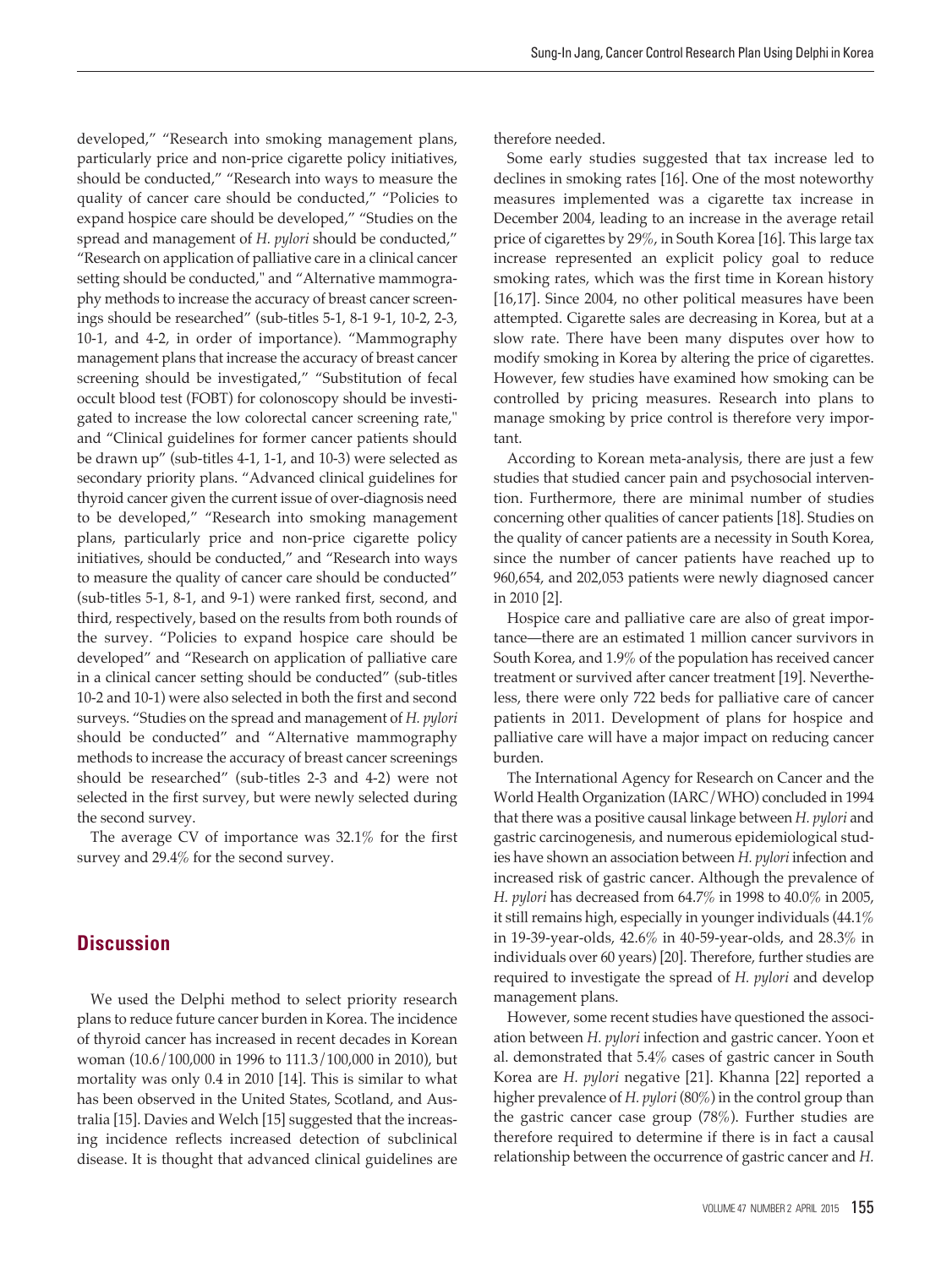*pylori* (sub-sections 2-1 and 2-2), even though this was not selected as a priority research plan.

Lastly, worldwide randomized controlled trial study conducted on the basis of screening by mammography in breast cancer mortality showed only about 20% mortality reduction [23]. Another study reports that the screening effect of mammography, excluding time effect, is about 10% [24]. For this reason, the US Food and Drug Administration (FDA) suggested delaying the age of breast cancer screening and lowering the number of screening. It is necessary to increase the accuracy of mammography to overcome these results. Due to concerns about the accuracy of breast cancer screening with mammography, researchers have been using an ultrasound or magnetic resonance imaging for screening in addition to mammography [25]. A cost-effectiveness evaluation of alternative methods is also needed.

This study has some limitations. First, we proposed survey items rather than letting the surveyees propose research topics. However, the subject fields of cancer and cancer burden are very large, and we wanted to present surveyees with a comprehensive range of topics. Therefore, we suggested 20 plans according to expert advisory with 10 topics. We determined the agreement among researchers for each item in the survey and selected items that had high agreement ( $\geq 90\%$ ). For this item, to reduce plan selection problem, we have set the standard that is 10% less than the difference between the agreement of clinical experts and researchers. We also included "other suggestions" section in the survey. In future studies, these "other suggestions" should be considered.

Second, the makeup of surveyees was biased towards non-clinical researchers. However, experts in cancer centers are field workers; so, we divided the experts into two groups: a cancer center group and a researcher group, and evaluated the differences between these two groups (our criterion of conformity).

Third, the cut-off value of agreement, one of the criteria is not objective. However, we made a proposal based on the order of agreement. Thus, a cut-off value might not have an effect on the priority ordering of plans.

Last, this study does not suggest any detail models or political direction of plans, and just suggests priority health policy research plans for reducing future cancer. We believe

that a study regarding these research plans for suggesting national political direction and success model is needed.

However, despite our limitations, we believe that our findings are important and should be used to prioritize funding for research projects with the ultimate goal of reducing cancer burden.

## **Conclusion**

We propose seven prioritized research plans that should be implemented to reduce cancer burden in South Korea.

In particular, the study about over-diagnosis of thyroid cancer will be a useful research worldwide, and price policy of cigarette will have much effectiveness in the domestic realm. Furthermore, in the context of the rapid aging of the population, we do not have enough time to prepare to study for the "quality of cancer treatment," "hospice care," and "palliative care". In addition, research for screening and treatment, which is currently being conducted, should not be neglected.

We urge policy makers and administrators to invest in these plans.

## **Conflicts of Interest**

Conflict of interest relevant to this article was not reported.

## **Acknowledgments**

This work was supported by a grant from the Korean Foundation for Cancer Research (CB-2011-01-01). The authors are indebted to the Korean Foundation for Cancer Research and all surveyees.

## **References**

1. Soerjomataram I, Lortet-Tieulent J, Parkin DM, Ferlay J, Mathers C, Forman D, et al. Global burden of cancer in 2008: a systematic analysis of disability-adjusted life-years in 12 world regions. Lancet. 2012;380:1840-50.

2. Jung KW, Won YJ, Kong HJ, Oh CM, Seo HG, Lee JS. Cancer statistics in Korea: incidence, mortality, survival and preva